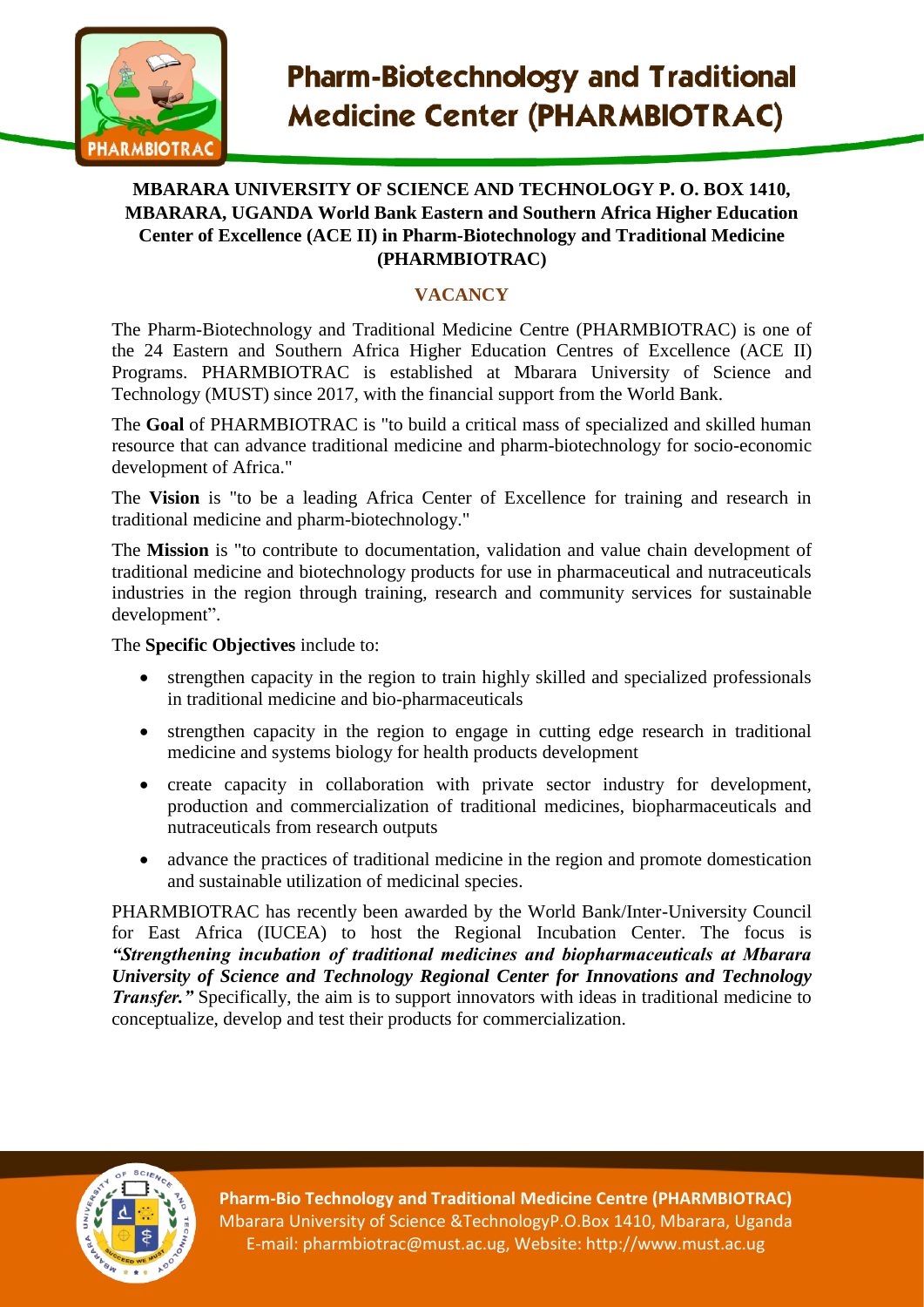

PHARMBIOTRAC is therefore looking for self-motivated, dynamic and ethically upright individuals to fill the position below based at its incubation laboratory located at Kihumuro Campus, MUST.

| 1. Job Title:        | <b>Business Development Specialist</b>              |
|----------------------|-----------------------------------------------------|
| Organization:        | <b>Mbarara University of Science and Technology</b> |
| <b>Position:</b>     | Contractual (12 months, renewable upon performance) |
| <b>Duty Station:</b> | Mbarara, Uganda                                     |
| <b>Remuneration:</b> | <b>Attractive Package</b>                           |

#### **Key Duties and Responsibilities:**

- Assess financial projections and business plans of the Incubation center,
- Evaluate the business expansion needs and start-up for the incubation center,
- Collect accurate data from ratio analysis, trends, cash flows, income statements and balance sheets based on the suggestions proffered by clients,
- Liaise with any program gendered towards business development by the incubation center in provision of technical assistance to clients, including market plans, business evaluation, projected cash flows and financial pro-formas,
- Relate with clients for service delivery in line with the incubation center terms and conditions,
- Make recommendations to management regarding necessary changes to the incubation centre's policies that can affect how clients accept products,
- Teach and coordinate groups involved in technical assistance education,
- Track service outcome and delivery in the database prepared for each client,
- Record appropriately time expended on communication with client in the database for the particular client,
- Work together with customers and members of staff of the incubation center in promoting the centre's values and ethics,
- Get involved in all projects of the centre for the accomplishment of centers' strategies and goals,
- Get involved in meetings involving business technical team of the centre.

#### **Qualifications and Experience:**

- Should hold a master's degree in business administration, business management, accounting, finance, marketing and other related fields of study.
- Should hold a bachelor's degree in business administration/ commerce/ Statistics or related field,
- Should have full professional qualifications like CIMA, ACCA or CPA,
- Having a minimum of 5 years working experience in fields relating directly to business coaching, business consulting, and financial analysis in a busy firm/ organization is essential; e.g. familiar with World Bank and Government Accounting guidelines and procedures of financial management and reporting,
- Computer literacy e.g. experience in use of Microsoft office applications i.e. word, excel, access and professional accounting packages is essential.